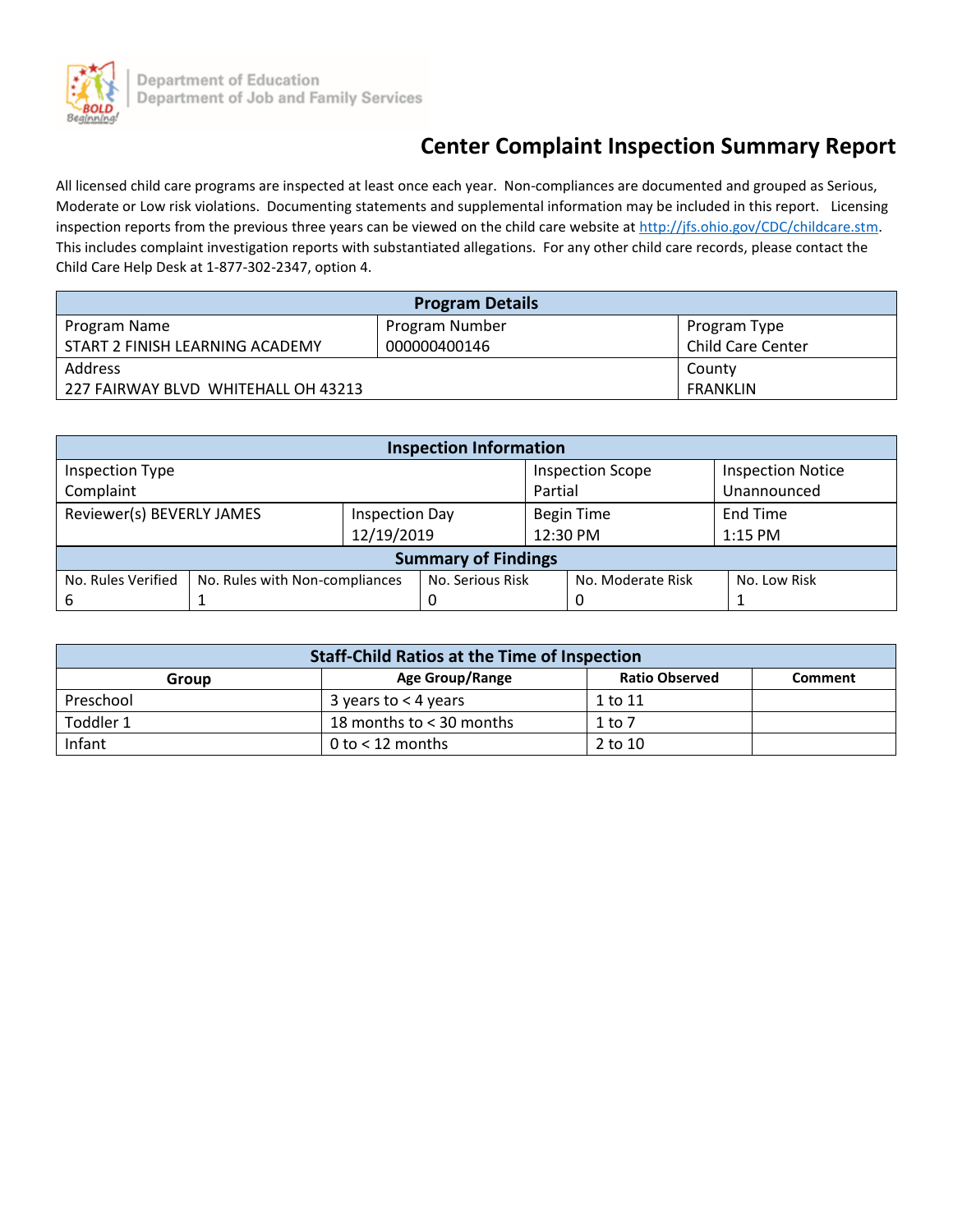

#### **Complaint Allegations**

*If the program is star rated, the rating may be impacted if a serious or moderate risk non-compliance is cited. Ohio Administrative Code 5101: 2-12- 03 details the process for submitting a request for a review if a program disagrees with a licensing finding. The request for review must be submitted within seven days from the receipt of the licensing report.*

## **Domain:05 Health & Safety** Rule: 5101:2-12-16 Incident/Injury Reporting Code: The program is required to notify the Department of a serious incident by submitting a JFS 01156 "Serious Incident Reporting for Child Care". Allegation: The program does not notify the Department of a serious incident by submitting a JFS 01156 "Serious Incident Reporting for Child Care". Determination: Substantiated Findings: During the inspection, it was determined that a Serious Incident was not reported in the Ohio Child Licensing and Quality System (OCLQS), as required, by the program administrator or designee for an incident(s) as listed in number(s) 2 below: 1. A child received a bump or blow to the head that required first aid or medical attention. 2. An incident, injury or illness that required a child to be removed by the parent or emergency services from the program for medical treatment. 3. A usual or unexpected incident which jeopardizes the safety of a child or employee of the program. 4. An incident defined as a serious risk noncompliance in appendix A to rule 5101:2-12-03 of the Administrative Code. 5. The program did not submit the report in the OCLQS by the next business day as required by rule. Submit the program's corrective action plan, which includes a statement that the program administrator or designee has completed the Serious Incident Report in OCLQS, to the Department to verify compliance with the requirements of this rule. Risk Level: Low Corrective Action Plan Due: 01/25/2020

### **Summary of Additional Non-Compliances**

**Serious Risk Non-Compliances**

**No Additional Serious Risk Non-Compliances were observed during this inspection**